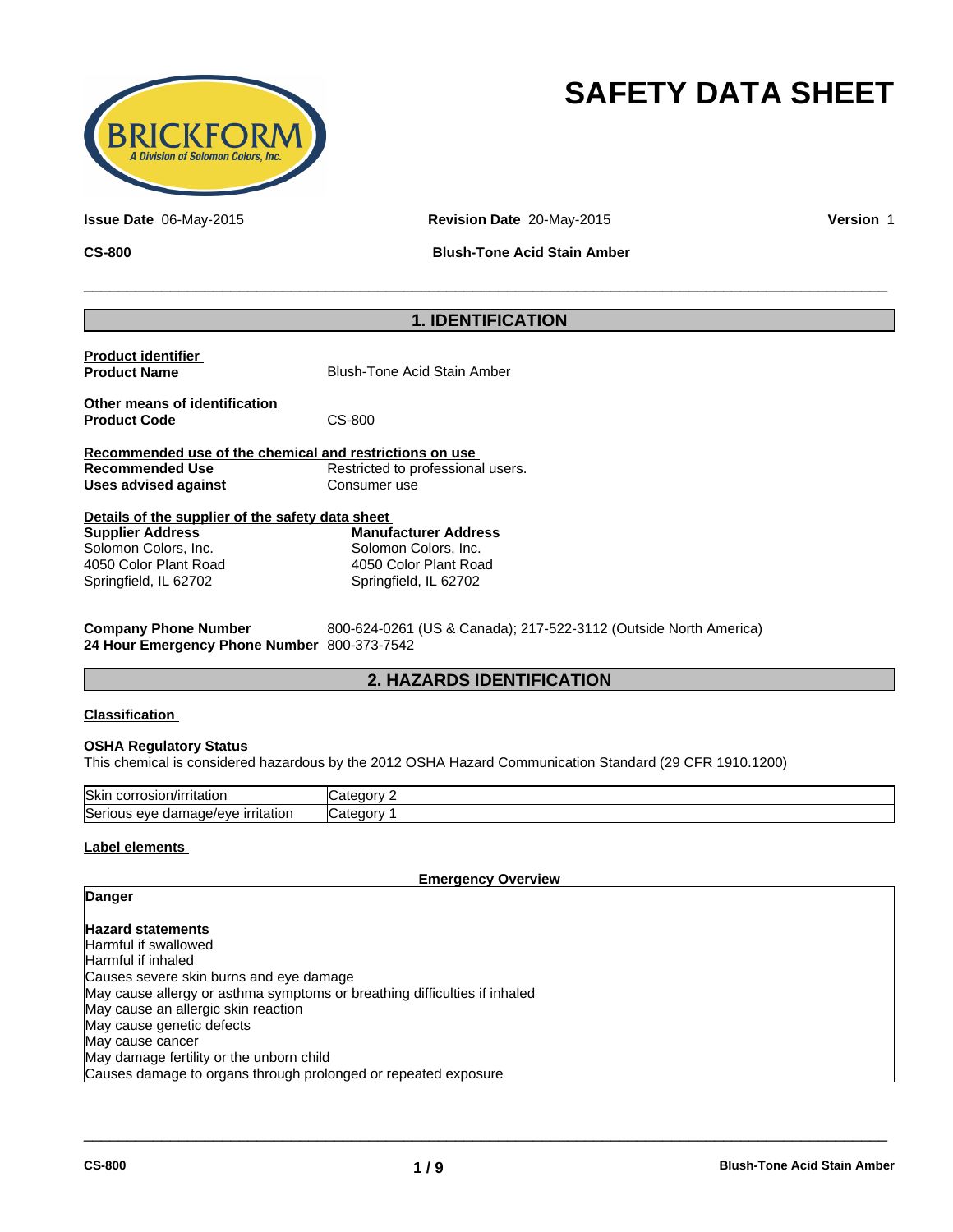

**Physical state Liquid Community Constrainers** Community Constrainers Pungent

### **Precautionary Statements - Prevention**

Obtain special instructions before use Do not handle until all safety precautions have been read and understood Use personal protective equipment as required Wash face, hands and any exposed skin thoroughly after handling Do not eat, drink or smoke when using this product Use only outdoors or in a well-ventilated area Do not breathe dust/fume/gas/mist/vapors/spray In case of inadequate ventilation wear respiratory protection Contaminated work clothing should not be allowed out of the workplace

#### **Precautionary Statements - Response**

IF exposed or if you feel unwell: Call a POISON CENTER or doctor/physician IF IN EYES: Rinse cautiously with water for several minutes. Remove contact lenses, if present and easy to do. Continue rinsing Immediately call a POISON CENTER or doctor/physician IF ON SKIN (or hair): Remove/Take off immediately all contaminated clothing. Rinse skin with water/shower Wash contaminated clothing before reuse If skin irritation or rash occurs: Get medical advice/attention IF INHALED: Remove victim to fresh air and keep at rest in a position comfortable for breathing Immediately call a POISON CENTER or doctor/physician IF SWALLOWED: Immediately call a POISON CENTER or doctor/physician IF SWALLOWED: Rinse mouth. DO NOT induce vomiting

#### **Precautionary Statements - Storage**

Store in accordance with local regulations

#### **Precautionary Statements - Disposal**

Dispose of contents/container to an approved waste disposal plant

#### **Hazards not otherwise classified (HNOC)**

#### **Other Information**

- May be harmful if swallowed
- Harmful to aquatic life with long lasting effects
- 

• Harmful to aquatic life<br>Unknown acute toxicity

0% of the mixture consists of ingredient(s) of unknown toxicity

# **3. COMPOSITION/INFORMATION ON INGREDIENTS**

| <b>Chemical Name</b>   | <b>CAS No.</b> | Weiaht-% | <b>Trade Secret</b> |
|------------------------|----------------|----------|---------------------|
| Ferrous Chloride       | 7758-94-3      | -20      |                     |
| Hydrochloric acid      | 7647-01-0      | 0-20     |                     |
| <b>Ferric Chloride</b> | 7705-08-0      | 0 - 25   |                     |

\*The exact percentage (concentration) of composition has been withheld as a trade secret.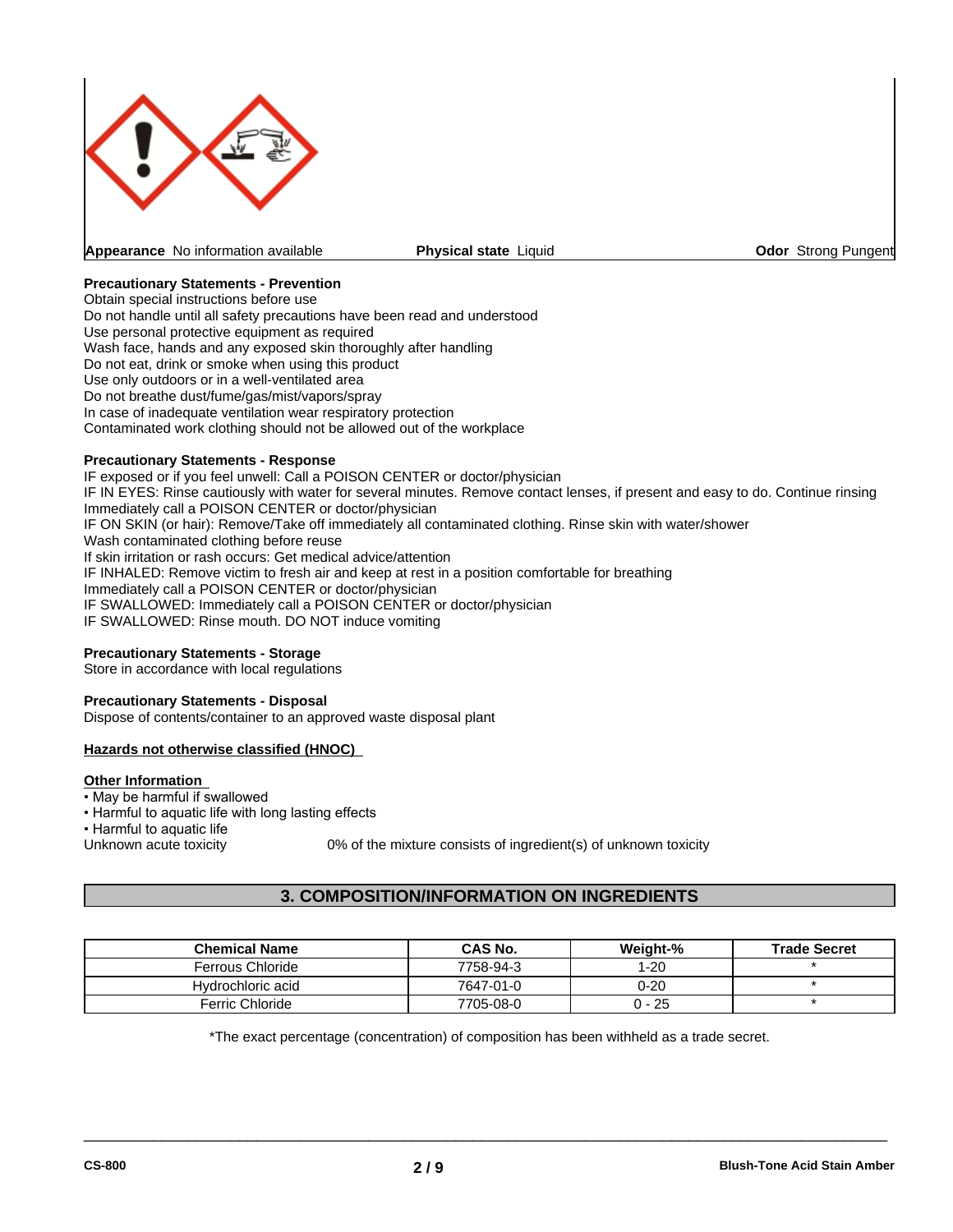# **4. FIRST AID MEASURES**

#### **Description of first aid measures**

|                                                             | <b>5. FIRE-FIGHTING MEASURES</b>                                                                                                     |
|-------------------------------------------------------------|--------------------------------------------------------------------------------------------------------------------------------------|
| Note to physicians                                          | Treat symptomatically.                                                                                                               |
|                                                             | Indication of any immediate medical attention and special treatment needed                                                           |
| <b>Symptoms</b>                                             | No information available.                                                                                                            |
| Most important symptoms and effects, both acute and delayed |                                                                                                                                      |
| Ingestion                                                   | If swallowed, call a poison control center or physician immediately. Clean mouth with water<br>and drink afterwards plenty of water. |
| <b>Inhalation</b>                                           | If fumes from reactions are inhaled, move to fresh air immediately. Call a physician or<br>poison control center immediately.        |
| <b>Skin Contact</b>                                         | IF ON SKIN (or hair): Remove/Take off immediately all contaminated clothing. Rinse skin<br>with water/shower.                        |
| Eye contact                                                 | In the case of contact with eyes, rinse immediately with plenty of water and seek medical<br>advice.                                 |
| <b>General advice</b>                                       | In case of accident or unwellness, seek medical advice immediately (show directions for<br>use or safety data sheet if possible).    |
|                                                             |                                                                                                                                      |

#### **Suitable extinguishing media**

Use extinguishing measures that are appropriate to local circumstances and the surrounding environment.

**Unsuitable extinguishing media** Caution: Use of water spray when fighting fire may be inefficient.

# **Specific hazards arising from the chemical**

Contact with metals may evolve flammable hydrogen gas. Non-combustible, substance itself does not burn but may decompose upon heating to produce corrosive and/or toxic fumes. Runoff may pollute waterways.

**Hazardous combustion products**Hydrogen chloride.

**Explosion data Sensitivity to Mechanical Impact** None. **Sensitivity to Static Discharge** None.

#### **Protective equipment and precautions for firefighters**

As in any fire, wear self-contained breathing apparatus pressure-demand, MSHA/NIOSH (approved or equivalent) and full protective gear.

# **6. ACCIDENTAL RELEASE MEASURES**

#### **Personal precautions, protective equipment and emergency procedures**

| <b>Personal precautions</b>      | Keep people away from and upwind of spill/leak. Ventilate affected area. Do not touch<br>damaged containers or spilled material unless wearing appropriate protective clothing. Stop<br>leak if you can do it without risk. Avoid contact with skin, eyes and inhalation of vapors. |  |  |  |  |  |
|----------------------------------|-------------------------------------------------------------------------------------------------------------------------------------------------------------------------------------------------------------------------------------------------------------------------------------|--|--|--|--|--|
| <b>Other Information</b>         | Suppress gases/vapors/mists with water spray jet.                                                                                                                                                                                                                                   |  |  |  |  |  |
| <b>Environmental precautions</b> |                                                                                                                                                                                                                                                                                     |  |  |  |  |  |
| <b>Environmental precautions</b> | Prevent entry into waterways, sewers, basements or confined areas. Prevent further<br>leakage or spillage if safe to do so. See Section 12 for additional ecological information.                                                                                                   |  |  |  |  |  |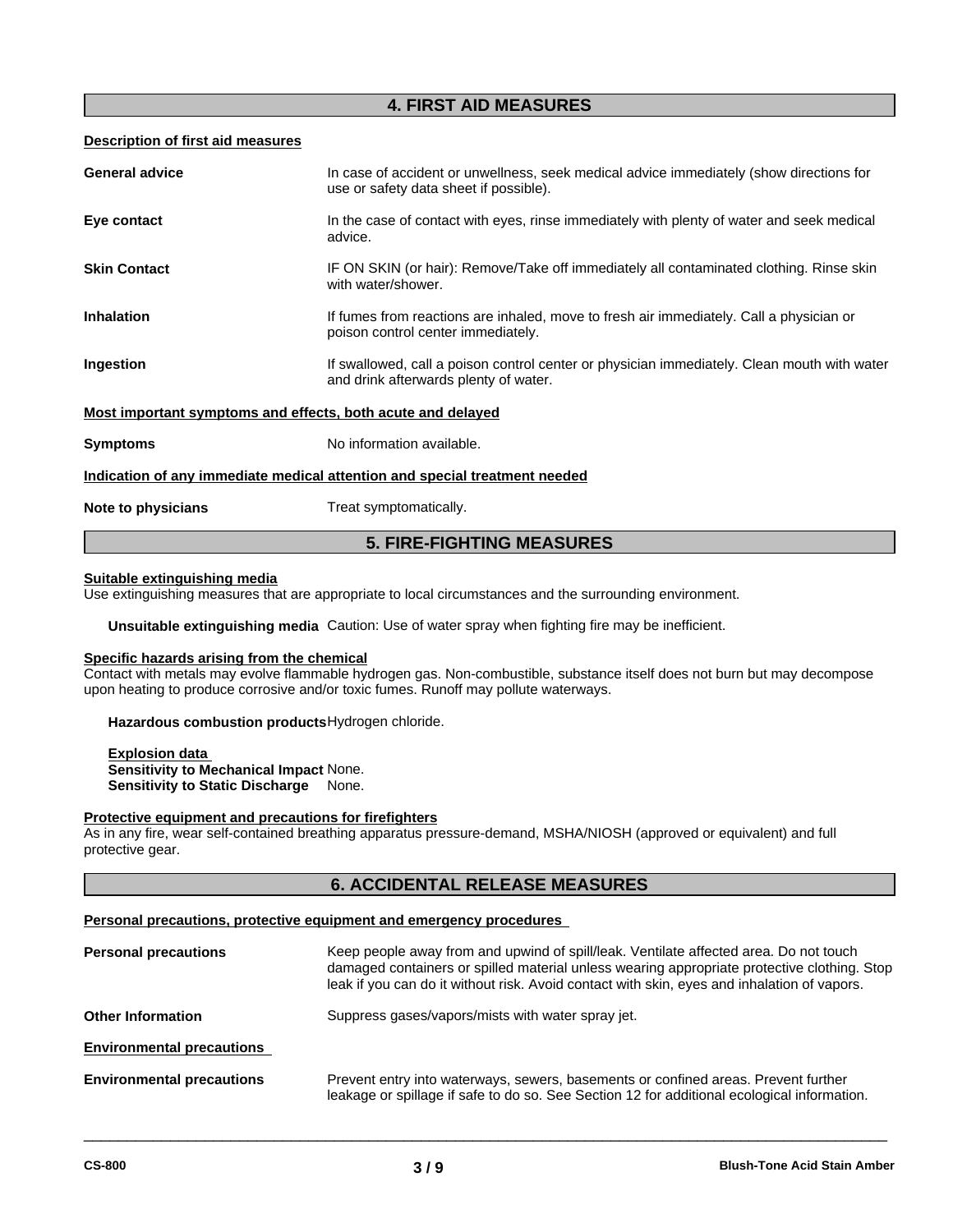### **Methods and material for containment and cleaning up**

| <b>Methods for containment</b>         | Dike far ahead of liquid spill for later disposal. Contain and collect spillage with<br>non-combustible absorbent material, (e.g. sand, earth, diatomaceous earth, vermiculite)<br>and place in container for disposal according to local / national regulations (see Section 13). |
|----------------------------------------|------------------------------------------------------------------------------------------------------------------------------------------------------------------------------------------------------------------------------------------------------------------------------------|
| Methods for cleaning up                | Pick up and transfer to properly labeled containers.                                                                                                                                                                                                                               |
| <b>Prevention of secondary hazards</b> | Clean contaminated objects and areas thoroughly observing environmental regulations.                                                                                                                                                                                               |
|                                        | <b>7. HANDLING AND STORAGE</b>                                                                                                                                                                                                                                                     |

#### **Precautions for safe handling**

| Advice on safe handling | Use personal protective equipment as required. Avoid contact with skin, eyes or clothing.<br>Wash contaminated clothing before reuse. Avoid breathing vapors or mists. Wash<br>thoroughly after handling. |
|-------------------------|-----------------------------------------------------------------------------------------------------------------------------------------------------------------------------------------------------------|
|                         |                                                                                                                                                                                                           |

| Conditions for safe storage, including any incompatibilities |  |  |  |  |  |  |  |  |  |  |  |
|--------------------------------------------------------------|--|--|--|--|--|--|--|--|--|--|--|
|                                                              |  |  |  |  |  |  |  |  |  |  |  |

| <b>Storage Conditions</b> | Keep containers tightly closed in a dry, cool and well-ventilated place. |
|---------------------------|--------------------------------------------------------------------------|
|                           |                                                                          |

**Incompatible materials** Strong oxidizing agents. Metals. Alkali.

# **8. EXPOSURE CONTROLS/PERSONAL PROTECTION**

# **Control parameters**

#### **Exposure Guidelines** .

| <b>Chemical Name</b>           | <b>ACGIH TLV</b>  | <b>OSHA PEL</b>                                                                                                      | <b>NIOSH IDLH</b>                                             |
|--------------------------------|-------------------|----------------------------------------------------------------------------------------------------------------------|---------------------------------------------------------------|
| Ferrous Chloride<br>7758-94-3  | TWA: 1 $mg/m3$ Fe | (vacated) TWA: 1 $mg/m3$ Fe                                                                                          | TWA: 1 mg/m $3$ Fe                                            |
| Hydrochloric acid<br>7647-01-0 | Ceiling: 2 ppm    | (vacated) Ceiling: 5 ppm<br>(vacated) Ceiling: 7 mg/m <sup>3</sup><br>Ceiling: 5 ppm<br>Ceiling: 7 mg/m <sup>3</sup> | IDLH: 50 ppm<br>Ceiling: 5 ppm<br>Ceiling: $7 \text{ mg/m}^3$ |
| Ferric Chloride<br>7705-08-0   | TWA: 1 $mg/m3$ Fe | (vacated) TWA: 1 $mg/m3$ Fe                                                                                          | TWA: 1 mg/m $3$ Fe                                            |

*NIOSH IDLH Immediately Dangerous to Life or Health*

**Other Information** Vacated limits revoked by the Court of Appeals decision in AFL-CIO v. OSHA, 965 F.2d 962 (11th Cir., 1992).

 $\overline{\phantom{a}}$  ,  $\overline{\phantom{a}}$  ,  $\overline{\phantom{a}}$  ,  $\overline{\phantom{a}}$  ,  $\overline{\phantom{a}}$  ,  $\overline{\phantom{a}}$  ,  $\overline{\phantom{a}}$  ,  $\overline{\phantom{a}}$  ,  $\overline{\phantom{a}}$  ,  $\overline{\phantom{a}}$  ,  $\overline{\phantom{a}}$  ,  $\overline{\phantom{a}}$  ,  $\overline{\phantom{a}}$  ,  $\overline{\phantom{a}}$  ,  $\overline{\phantom{a}}$  ,  $\overline{\phantom{a}}$ 

#### **Appropriate engineering controls**

| <b>Engineering Controls</b>           | Ensure adequate ventilation, especially in confined areas. Showers<br>Eyewash stations<br>Ventilation systems.                                                                                                                                                                                                                   |  |  |  |
|---------------------------------------|----------------------------------------------------------------------------------------------------------------------------------------------------------------------------------------------------------------------------------------------------------------------------------------------------------------------------------|--|--|--|
|                                       | Individual protection measures, such as personal protective equipment                                                                                                                                                                                                                                                            |  |  |  |
| <b>Eye/face protection</b>            | Tight sealing safety goggles. Face protection shield.                                                                                                                                                                                                                                                                            |  |  |  |
| Skin and body protection              | Wear impervious protective clothing, including boots, gloves, lab coat, apron or coveralls,<br>as appropriate, to prevent skin contact.                                                                                                                                                                                          |  |  |  |
| <b>Respiratory protection</b>         | If exposure limits are exceeded or irritation is experienced, NIOSH/MSHA approved<br>respiratory protection should be worn. Positive-pressure supplied air respirators may be<br>required for high airborne contaminant concentrations. Respiratory protection must be<br>provided in accordance with current local regulations. |  |  |  |
| <b>General Hygiene Considerations</b> | Wash face, hands and any exposed skin thoroughly after handling. Use personal protective<br>equipment as required. Avoid prolonged or repeated contact with skin. Avoid breathing<br>(dust, vapor, mist, gas). Wash contaminated clothing before reuse.                                                                          |  |  |  |
|                                       |                                                                                                                                                                                                                                                                                                                                  |  |  |  |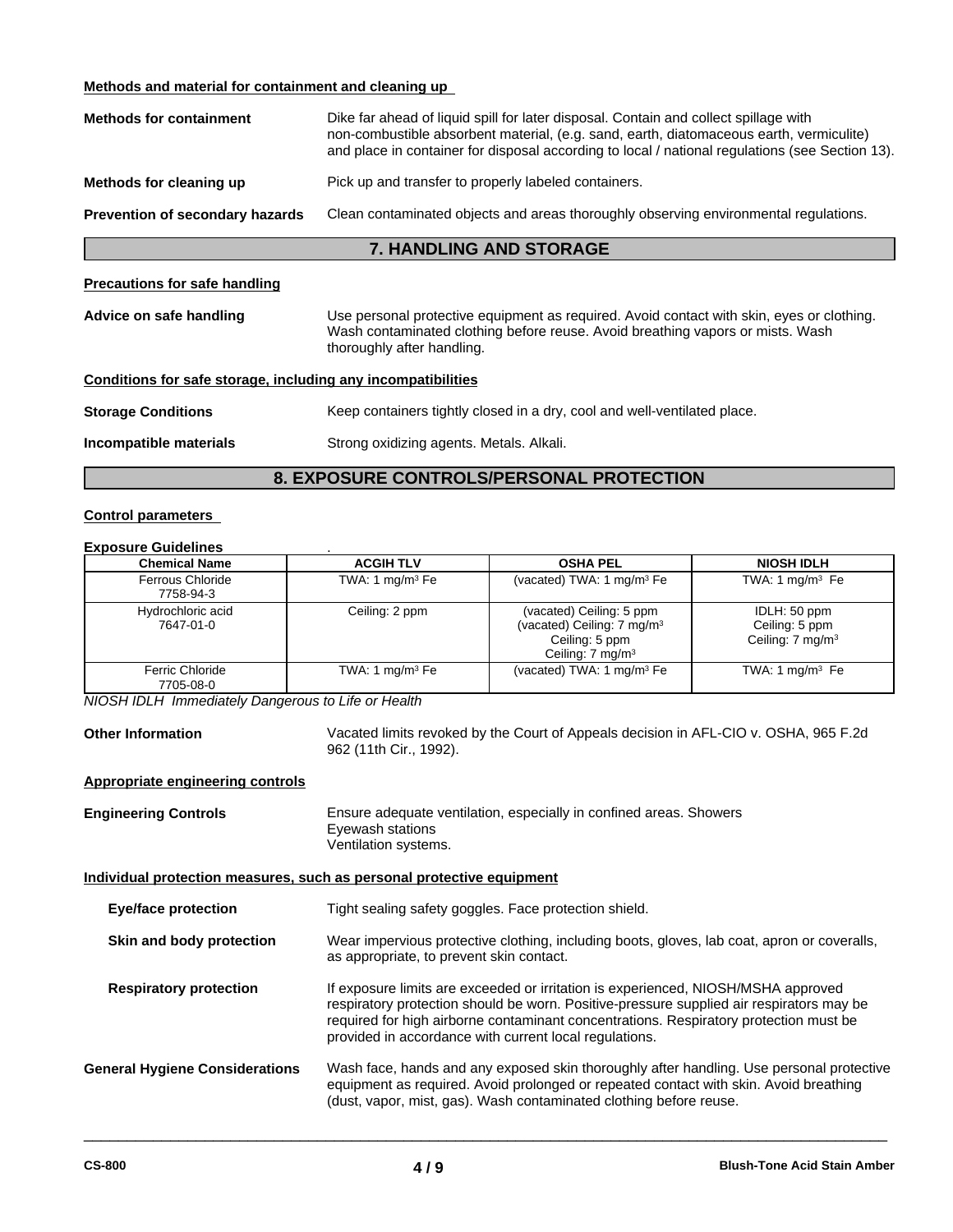# **9. PHYSICAL AND CHEMICAL PROPERTIES**

#### **Information on basic physical and chemical properties**

**Physical state** Liquid

**Explosive properties** No information available **Oxidizing properties** No information available **Melting point/freezing point** No information available **Boiling point / boiling range** No information available **Flash point**<br> **Evaporation rate**<br> **No information available**<br> **No information available Flammability (solid, gas) Flammability Limit in Air Upper flammability limit:** No information available **Lower flammability limit:** No information available **Vapor pressure** No information available **Vapor density** No information available **Specific Gravity** No information available **Water solubility** No information available **Solubility in other solvents** No information available **Partition coefficient** No information available **Autoignition temperature Decomposition temperature** No information available **Kinematic viscosity** No information available **Dynamic viscosity**

#### **Other Information**

**Molecular weight<br>VOC Content (%)** 

**Appearance No information available <b>Color Color** Strong Pungent<br> **Color Color No information a** amber **Color Color intershold** No information a

**Property**<br> **Remarks** • Method<br> **Remarks** • Method<br> **Remarks** • Method<br> **Remarks** • Method **No information available** No information available<br>No information available

> No information available No information available

**Softening point No information available**<br> **Molecular weight No information available No information available Density** No information available **Bulk density** No information available

**Color threshold** No information available

**10. STABILITY AND REACTIVITY**

### **Reactivity**

No data available

**Chemical stability** Stable under normal conditions.

#### **Possibility of Hazardous Reactions**

None under normal processing.

**Hazardous polymerization** Hazardous polymerization does not occur.

#### **Conditions to avoid**

Strong oxidizing agents. Storage near to reactive materials. To avoid thermal decomposition, do not overheat.

#### **Incompatible materials**

Strong oxidizing agents. Metals. Alkali.

#### **Hazardous Decomposition Products**

Chlorine. Thermal decomposition can lead to release of toxic/corrosive gases and vapors.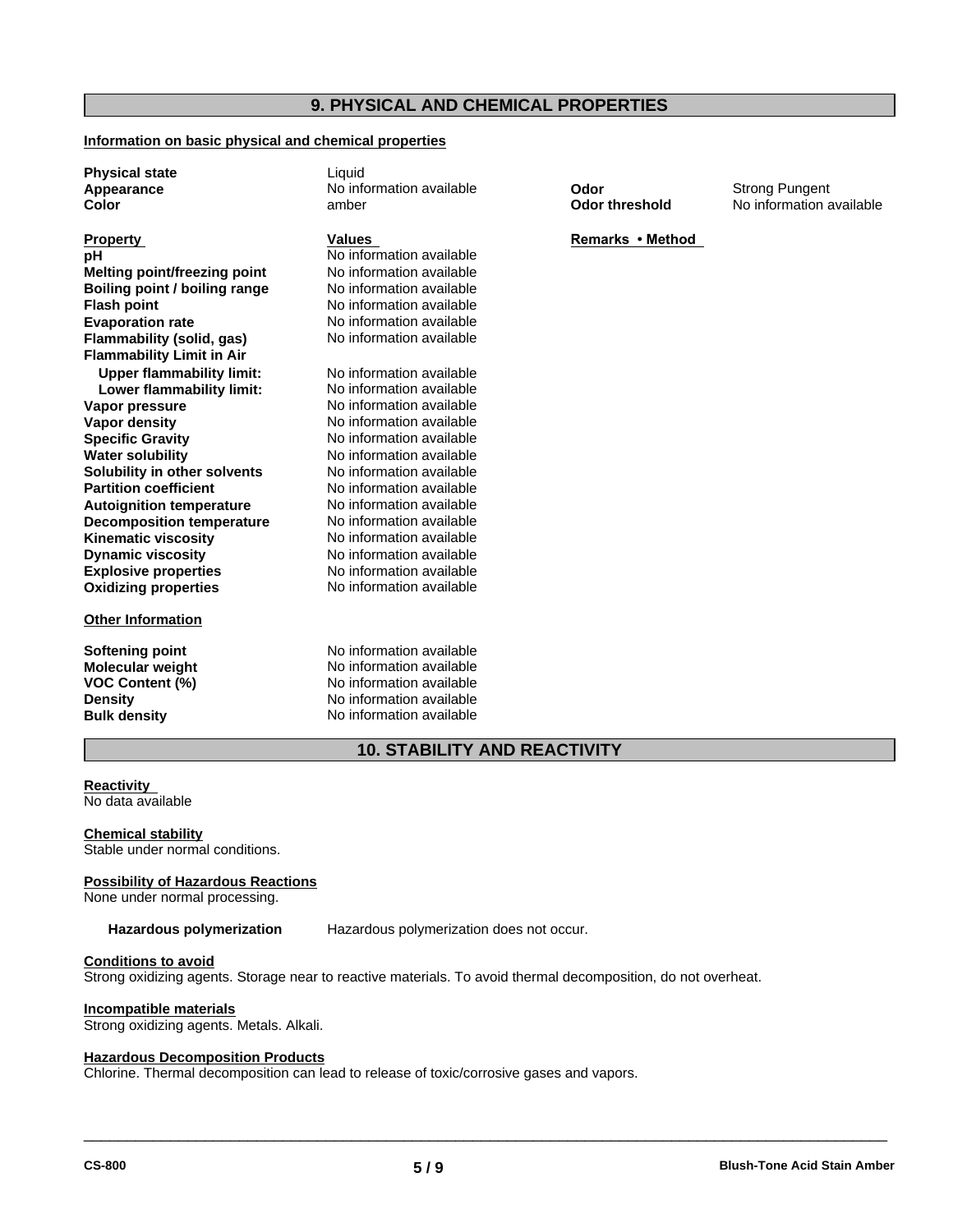# **11. TOXICOLOGICAL INFORMATION**

| Information on likely routes of exposure |  |
|------------------------------------------|--|
|                                          |  |

| <b>Product Information</b> | No data available  |
|----------------------------|--------------------|
| <b>Inhalation</b>          | No data available. |
| Eye contact                | No data available. |
| <b>Skin Contact</b>        | No data available. |
| Ingestion                  | No data available. |

| <b>Chemical Name</b>            | Oral LD50                               | Dermal LD50             | <b>Inhalation LC50</b> |
|---------------------------------|-----------------------------------------|-------------------------|------------------------|
| Ferrous Chloride<br>17758-94-3  | $= 450$ mg/kg (Rat)                     |                         |                        |
| Hydrochloric acid<br>17647-01-0 | $= 700$ mg/kg (Rat)                     | $> 5010$ mg/kg (Rabbit) | $= 3124$ ppm (Rat) 1 h |
| Ferric Chloride<br>17705-08-0   | = 316 mg/kg (Rat) = 450 mg/kg ( <br>Rat |                         |                        |

### **Information on toxicological effects**

**Symptoms** No information available.

# **Delayed and immediate effects as well as chronic effects from short and long-term exposure**

| <b>Sensitization</b>                   | No information available.                          |                                                                     |            |             |  |
|----------------------------------------|----------------------------------------------------|---------------------------------------------------------------------|------------|-------------|--|
| Germ cell mutagenicity                 | No information available.                          |                                                                     |            |             |  |
| Carcinogenicity                        | No information available.                          |                                                                     |            |             |  |
| <b>Chemical Name</b>                   | <b>ACGIH</b>                                       | <b>IARC</b>                                                         | <b>NTP</b> | <b>OSHA</b> |  |
| Hydrochloric acid                      |                                                    | Group 3                                                             |            |             |  |
| 17647-01-0                             |                                                    |                                                                     |            |             |  |
|                                        | IARC (International Agency for Research on Cancer) |                                                                     |            |             |  |
| Not classifiable as a human carcinogen |                                                    |                                                                     |            |             |  |
| <b>Reproductive toxicity</b>           | No information available.                          |                                                                     |            |             |  |
| <b>STOT - single exposure</b>          | No information available.                          |                                                                     |            |             |  |
| <b>STOT - repeated exposure</b>        | No information available.                          |                                                                     |            |             |  |
| <b>Chronic toxicity</b>                |                                                    | May cause adverse liver effects.                                    |            |             |  |
| <b>Target Organ Effects</b>            |                                                    | Eyes, Gastrointestinal tract (GI), liver, Respiratory system, Skin. |            |             |  |
| <b>Aspiration hazard</b>               | No information available.                          |                                                                     |            |             |  |
|                                        |                                                    |                                                                     |            |             |  |

### **Numerical measures of toxicity - Product Information**

# **The following values are calculated based on chapter 3.1 of the GHS document** .

| ATEmix (oral)                  | 3793 mg/kg |
|--------------------------------|------------|
| <b>ATEmix (inhalation-gas)</b> | 36326 mg/l |
| ATEmix (inhalation-dust/mist)  | 11.6 ma/l  |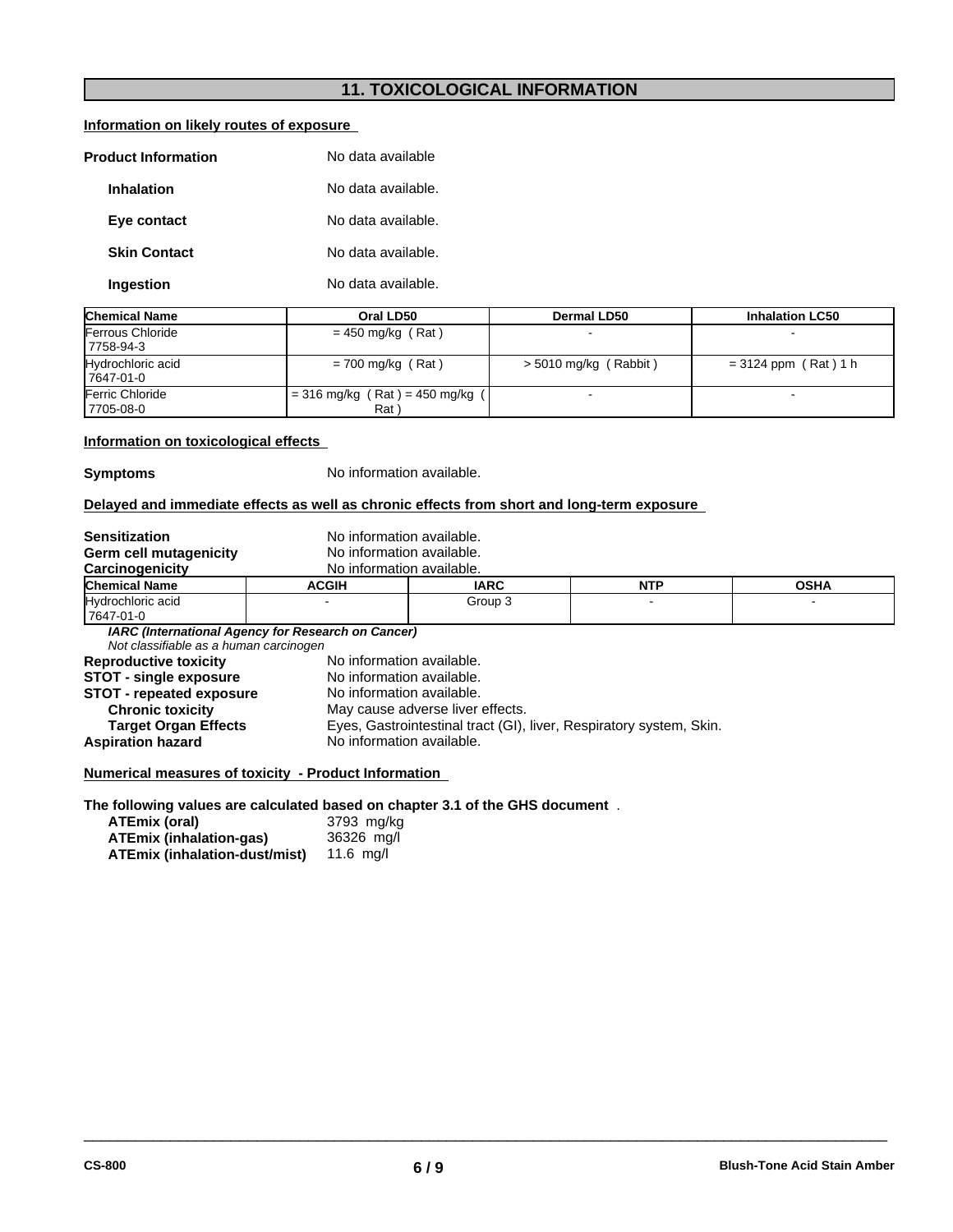# **12. ECOLOGICAL INFORMATION**

### **Ecotoxicity**

| <b>Chemical Name</b>    | Algae/aguatic plants | <b>Fish</b>                        | <b>Crustacea</b>              |
|-------------------------|----------------------|------------------------------------|-------------------------------|
| <b>Ferrous Chloride</b> |                      | 4: 96 h Morone saxatilis mq/L LC50 |                               |
| 7758-94-3               |                      | static                             |                               |
| Hydrochloric acid       |                      | 282: 96 h Gambusia affinis mg/L    |                               |
| 7647-01-0               |                      | LC50 static                        |                               |
| <b>Ferric Chloride</b>  |                      | 20.26: 96 h Lepomis macrochirus    | 27.9: 48 h Daphnia magna mg/L |
| 7705-08-0               |                      | mg/L LC50 semi-static 75.6: 96 h   | EC50 9.6: 48 h Daphnia magna  |
|                         |                      | Gambusia affinis mg/L LC50 static  | mg/L EC50 Static              |
|                         |                      | 20.95 - 22.56: 96 h Pimephales     |                               |
|                         |                      | promelas mg/L LC50 semi-static     |                               |

0% of the mixture consists of components(s) of unknown hazards to the aquatic environment

#### **Persistence and degradability**

No information available.

#### **Bioaccumulation**

No information available.

| <b>Chemical Name</b> | <b>Partition coefficient</b> |
|----------------------|------------------------------|
| Ferric Chloride      | -4                           |
| 7705-08-0            |                              |

**Other adverse effects** No information available

# **13. DISPOSAL CONSIDERATIONS**

#### **Waste treatment methods**

**Disposal of wastes** Should not be released into the environment. Disposal should be in accordance with applicable regional, national and local laws and regulations.

 $\overline{\phantom{a}}$  ,  $\overline{\phantom{a}}$  ,  $\overline{\phantom{a}}$  ,  $\overline{\phantom{a}}$  ,  $\overline{\phantom{a}}$  ,  $\overline{\phantom{a}}$  ,  $\overline{\phantom{a}}$  ,  $\overline{\phantom{a}}$  ,  $\overline{\phantom{a}}$  ,  $\overline{\phantom{a}}$  ,  $\overline{\phantom{a}}$  ,  $\overline{\phantom{a}}$  ,  $\overline{\phantom{a}}$  ,  $\overline{\phantom{a}}$  ,  $\overline{\phantom{a}}$  ,  $\overline{\phantom{a}}$ 

**Contaminated packaging** Do not reuse container.

| <b>Chemical Name</b>      | California<br>a Hazardous Waste Status |
|---------------------------|----------------------------------------|
| <b>Phlorido</b><br>Ferric | Toxic                                  |
| 7705-08-0                 | orrosive                               |

# **14. TRANSPORT INFORMATION**

**DOT** 

| UN/ID no.            | UN3264                                               |
|----------------------|------------------------------------------------------|
| Proper shipping name | Corrosive liquid, NOS, (Hydrochloric Acid, Solution) |
| <b>Hazard Class</b>  |                                                      |
| <b>Packing Group</b> |                                                      |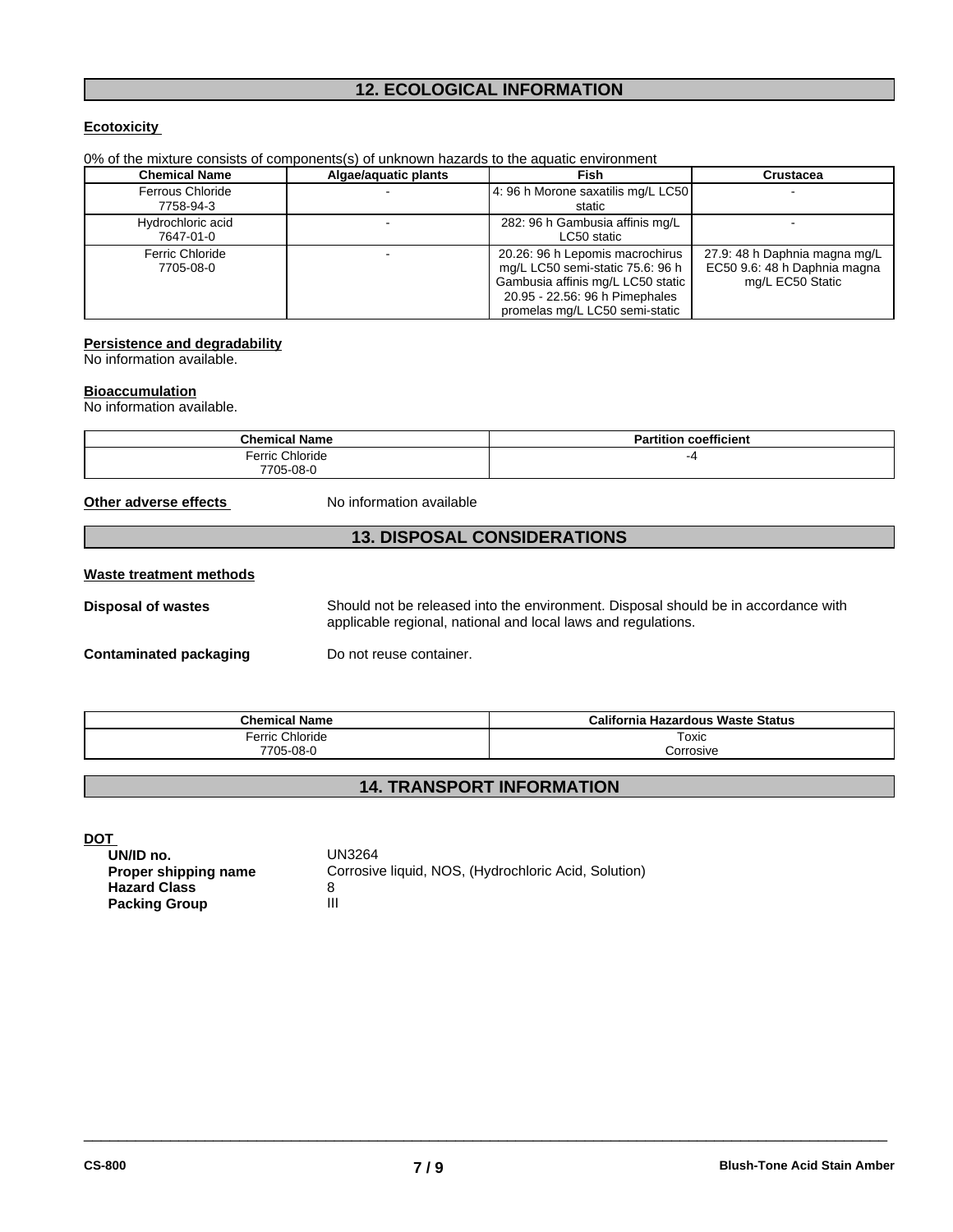# **15. REGULATORY INFORMATION**

# **International Inventories TSCA** Complies<br> **DSL/NDSL** Complies

| <b>EINECS/ELINCS</b> | Complies |  |
|----------------------|----------|--|
| <b>ENCS</b>          | Complies |  |
| <b>IECSC</b>         | Complies |  |
| <b>KECL</b>          | Complies |  |
| <b>PICCS</b>         | Complies |  |
| <b>AICS</b>          | Complies |  |

#### **Legend:**

**TSCA** - United States Toxic Substances Control Act Section 8(b) Inventory

**DSL/NDSL** - Canadian Domestic Substances List/Non-Domestic Substances List

**Complies** 

**EINECS/ELINCS** - European Inventory of Existing Chemical Substances/European List of Notified Chemical Substances

**ENCS** - Japan Existing and New Chemical Substances

**IECSC** - China Inventory of Existing Chemical Substances

**KECL** - Korean Existing and Evaluated Chemical Substances

**PICCS** - Philippines Inventory of Chemicals and Chemical Substances

**AICS** - Australian Inventory of Chemical Substances

#### **US Federal Regulations**

### **SARA 313**

Section 313 of Title III of the Superfund Amendments and Reauthorization Act of 1986 (SARA). This product contains a chemical or chemicals which are subject to the reporting requirements of the Act and Title 40 of the Code of Federal Regulations, Part 372

| <b>Chemical Name</b>              | <b>SARA 313 - Threshold Values %</b> |  |
|-----------------------------------|--------------------------------------|--|
| Hydrochloric acid - 7647-01-0     | 1.0                                  |  |
| SARA 311/312 Hazard Categories    |                                      |  |
| Acute health hazard               | Yes                                  |  |
| <b>Chronic Health Hazard</b>      | No                                   |  |
| Fire hazard                       | No                                   |  |
| Sudden release of pressure hazard | No                                   |  |
| <b>Reactive Hazard</b>            | No                                   |  |

#### **CWA (Clean Water Act)**

| <b>CWA - Reportable</b><br>Quantities | <b>CWA - Toxic Pollutants</b> | <b>CWA - Priority Pollutants</b> | <b>CWA - Hazardous</b><br><b>Substances</b> |
|---------------------------------------|-------------------------------|----------------------------------|---------------------------------------------|
| 100 <sub>lb</sub>                     |                               |                                  | $\lambda$                                   |
| 5000 lb                               |                               |                                  | ⌒                                           |
| 1000 lb                               |                               |                                  |                                             |
|                                       |                               |                                  |                                             |

#### **CERCLA**

| <b>Chemical Name</b> | <b>Hazardous Substances RQs</b> | <b>CERCLA/SARA RQ</b> | <b>Reportable Quantity (RQ)</b> |
|----------------------|---------------------------------|-----------------------|---------------------------------|
| Ferrous Chloride     | 100 <sub>lb</sub>               |                       | RQ 100 lb final RQ              |
| 7758-94-3            |                                 |                       | RQ 45.4 kg final RQ             |
| Hydrochloric acid    | 5000 lb                         | 5000 lb               | RQ 5000 lb final RQ             |
| 7647-01-0            |                                 |                       | RQ 2270 kg final RQ             |
| Ferric Chloride      | 1000 lb                         |                       | RQ 1000 lb final RQ             |
| 7705-08-0            |                                 |                       | RQ 454 kg final RQ              |

 $\overline{\phantom{a}}$  ,  $\overline{\phantom{a}}$  ,  $\overline{\phantom{a}}$  ,  $\overline{\phantom{a}}$  ,  $\overline{\phantom{a}}$  ,  $\overline{\phantom{a}}$  ,  $\overline{\phantom{a}}$  ,  $\overline{\phantom{a}}$  ,  $\overline{\phantom{a}}$  ,  $\overline{\phantom{a}}$  ,  $\overline{\phantom{a}}$  ,  $\overline{\phantom{a}}$  ,  $\overline{\phantom{a}}$  ,  $\overline{\phantom{a}}$  ,  $\overline{\phantom{a}}$  ,  $\overline{\phantom{a}}$ 

### **US State Regulations**

#### **California Proposition 65**

This product does not contain any Proposition 65 chemicals

#### **U.S. State Right-to-Know Regulations**